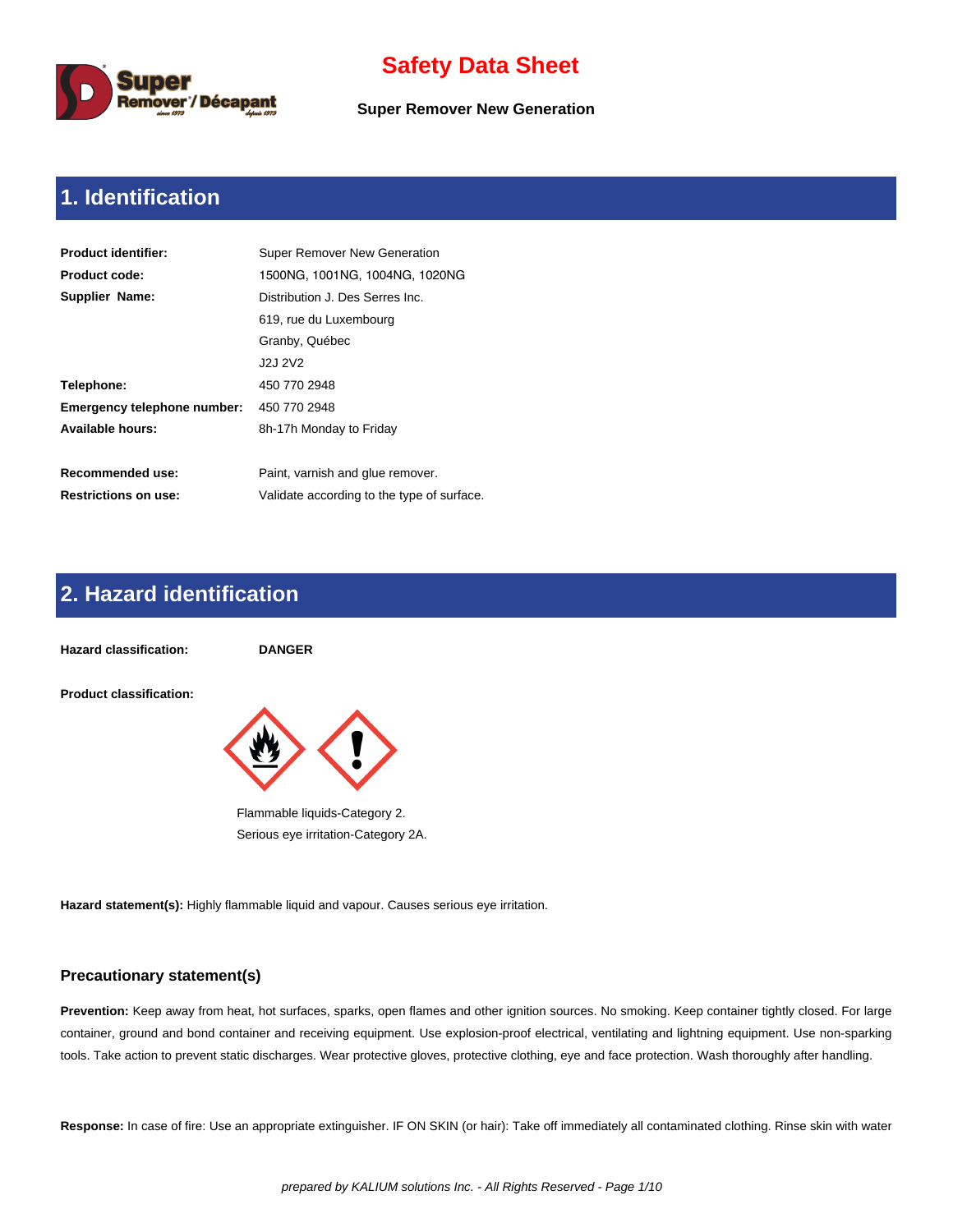

#### **Super Remover New Generation**

or shower. IF IN EYES: Rinse cautiously with water for several minutes. Remove contact lenses if present and easy to do. Continue rinsing. If eye irritation persists: Get medical advice.

**Storage:** Store in a well ventilated place. Keep cool.

**Disposal:** Dispose of contents/container in accordance with local, regional, national and/or international regulations in force.

**Other hazards:** Moderately toxic by intravenous, intraperitoneal route and subcutaneous routes.

See toxicological information, section 11

### **3. Composition/Information on ingredients**

| l No     | CAS No   | Common name and synonyms | Concentration (W/W) |
|----------|----------|--------------------------|---------------------|
|          | 79-20-9  | Methyl acetate           | l 45.00% - 70.00%   |
| - 2<br>∼ | 646-06-0 | 1.3-Dioxolane            | l 20.00% - 22.00%   |

**Note: The actual concentration is withheld as a trade secret.** 

#### **4. First-aid measures**

**If swallowed, irritation, any type of overexposure or symptoms of overexposure occur during use of the product or persists after use, immediately contact a POISON CENTER, an EMERGENCY ROOM or a PHYSICIAN; ensure that the product safety data sheet is available.**

**Eye contact:** Check for and remove any contact lenses. Immediately flush eyes with plenty of water for at least 15 minutes, occasionally lifting the upper and lower eyelids. Get medical attention immediately.

Skin contact: In case of contact, immediately flush skin with plenty of water for at least 15 minutes while removing contaminated clothing and shoes. Wash clothing before reuse. Clean shoes thoroughly before reuse. Get medical attention immediately.

**Inhalation:** Move exposed person to fresh air. Keep this person warm and lying down. Loosen tight clothing such as a collar, tie, belt or waistband. If not breathing, if breathing is irregular or if respiratory arrest occurs, provide artificial respiration or oxygen by trained personnel. Get medical attention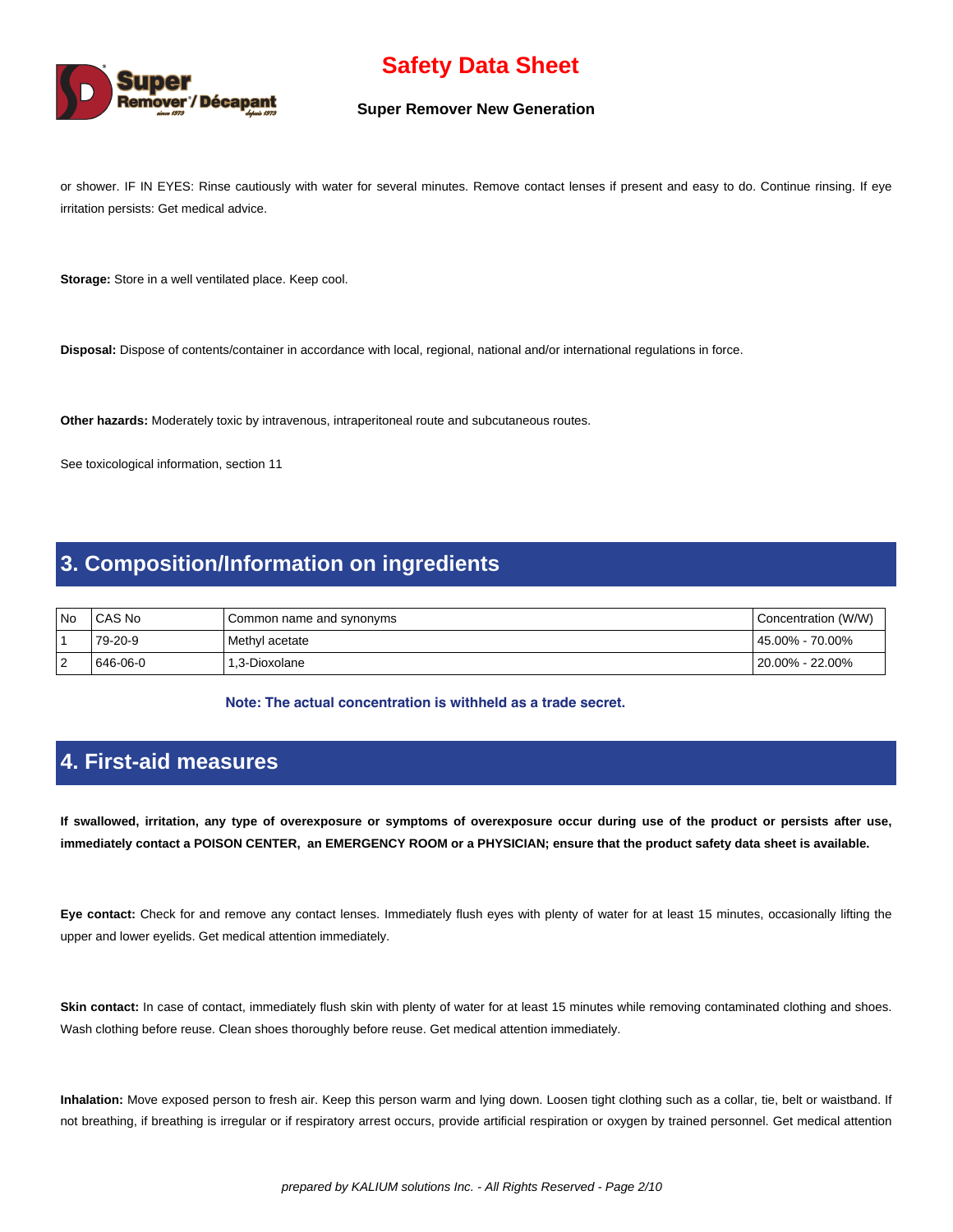

#### **Super Remover New Generation**

immediately.

**Ingestion:** Wash out mouth with water. Do not induce vomiting unless directed to do so by medical personnel. Never give anything by mouth to an unconscious person. Get medical attention immediately.

**Symptoms:** Cough, breathing pain, eye redness and skin edema. We can observe headaches, nausea, vomiting and dizziness.

**Effects (acute or delayed):** May cause irritation of eyes, skin and respiratory tract. Can cause depression of the central nervous system. Inhalation of high concentrations vapors can cause narcotic effect. Possible anaphylactic shock.

**Immediate medical attention and special treatment:** No specific treatment. Treat symptomatically. Contact poison treatment specialist immediately if large quantities have been ingested or inhaled.

### **5. Fire-fighting measures**

**Suitable extinguishing media:** Use dry chemical, CO<sub>2</sub>, water spray (fog) or foam.

**Unsuitable extinguishing media:** Jets of water can facilitate the spread of fire.

**Specific hazards arising from the hazardous product:** Flammable. Vapors may form explosive mixtures with air. The vapors are heavier than air and may travel to an ignition source.

**Hazardous combustion products:** Carbon monoxide and dioxide.

**Special protective equipment and precautions for fire-fighters:** Fire-fighters should wear appropriate protective equipment and self-contained breathing apparatus (SCBA) with a full face-piece operated in positive pressure mode.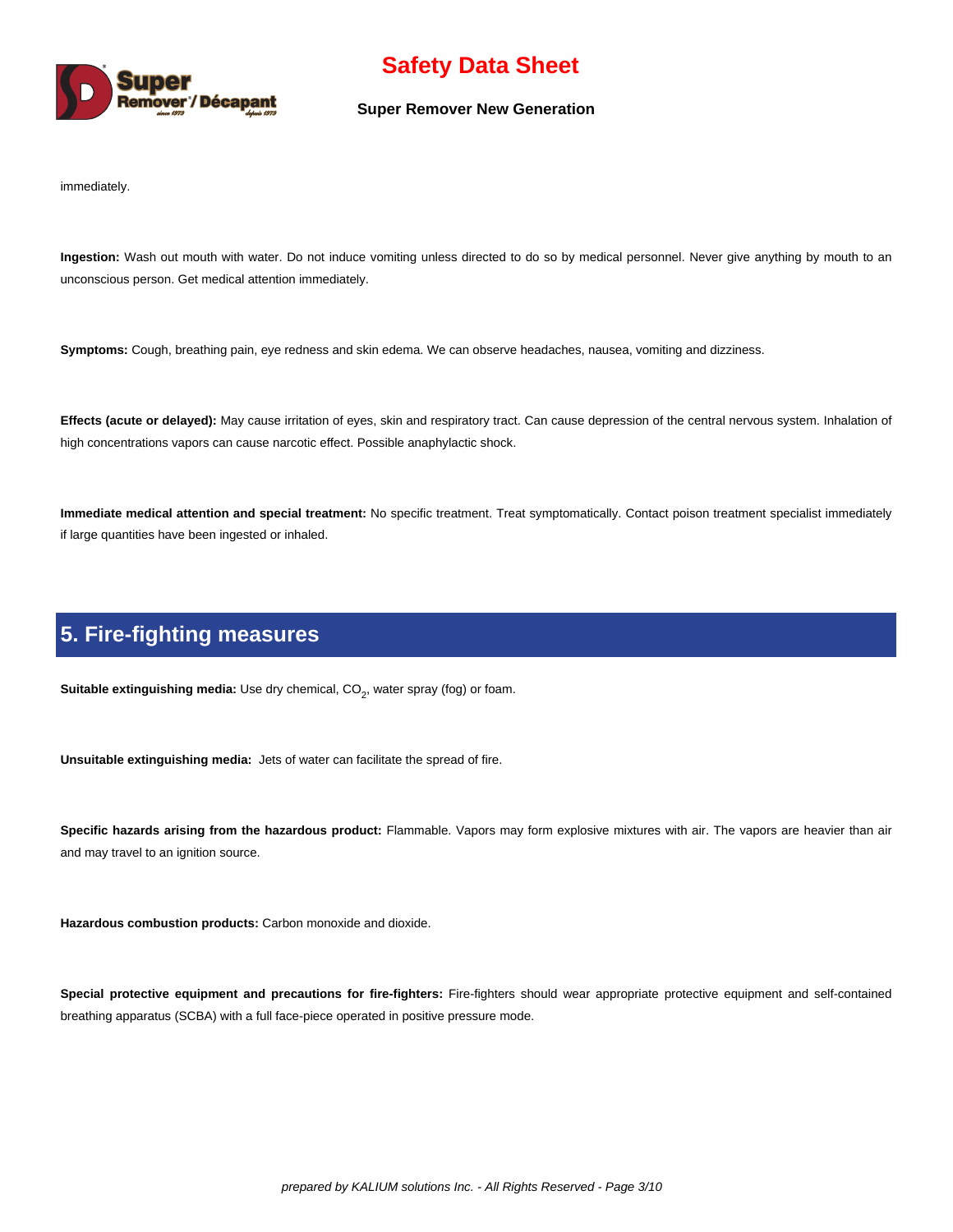

**Super Remover New Generation**

#### **6. Accidental release measures**

Personal precautions: No action shall be taken involving any personal risk or without suitable training. Evacuate surrounding areas. Keep unnecessary and unprotected personnel from entering. Do not touch or walk through spilled material. Shut off all ignition sources. No flares, smoking or flames in hazard area. Avoid breathing vapor or mist. Provide adequate ventilation. Wear appropriate respirator when ventilation is inadequate. Put on appropriate personal protective equipment (see Section 8).

**Protective equipment and emergency procedures:** Avoid dispersal of spilled material and runoff and contact with soil, waterways, drains and sewers. Inform the relevant authorities if the product has caused environmental pollution (sewers, waterways, soil or air).

**Methods and materials for containment and cleaning up:** Stop leak if without risk. Move containers from spill area. Dilute with water and mop up if water-soluble. Alternatively, or if water-insoluble, absorb with an inert dry material and place in an appropriate waste disposal container. Use spark-proof tools and explosionproof equipment. Dispose of via a licensed waste disposal contractor.

### **7. Handling and storage**

**Precautions for safe handling:** Put on appropriate personal protective equipment (see Section 8). Eating, drinking and smoking should be prohibited in areas where this material is handled, stored and processed. Workers should wash hands and face before eating, drinking and smoking. Remove contaminated clothing and protective equipment before entering eating areas. Avoid exposure - obtain special instructions before use. Avoid contact with eyes, skin and clothing. Do not ingest. Avoid breathing vapor or mist. Use only with adequate ventilation. Wear appropriate respirator when ventilation is inadequate. Do not enter storage areas and confined spaces unless adequately ventilated. Keep in the original container or an approved alternative made from a compatible material, kept tightly closed when not in use. Store and use away from heat, sparks, open flame or any other ignition source. Use explosion-proof electrical (ventilating, lighting and material handling) equipment. Use non-sparking tools. Take precautionary measures against electrostatic discharges. To avoid fire or explosion, dissipate static electricity during transfer by grounding and bonding containers and equipment before transferring material. Empty containers retain product residue and can be hazardous. Do not reuse container.

**Conditions for safe storage:** Store in accordance with local regulations. Store in a segregated and approved area. Store in original container protected from direct sunlight in a dry, cool and well-ventilated area, away from incompatible materials (see section 10) and food and drink. Eliminate all ignition sources. Separate from oxidizing materials. Keep container tightly closed and sealed until ready for use. Containers that have been opened must be carefully resealed and kept upright to prevent leakage. Do not store in unlabeled containers. Use appropriate containment to avoid environmental contamination.

**Incompatibility:** Strong oxidizing agents. Oxidizers.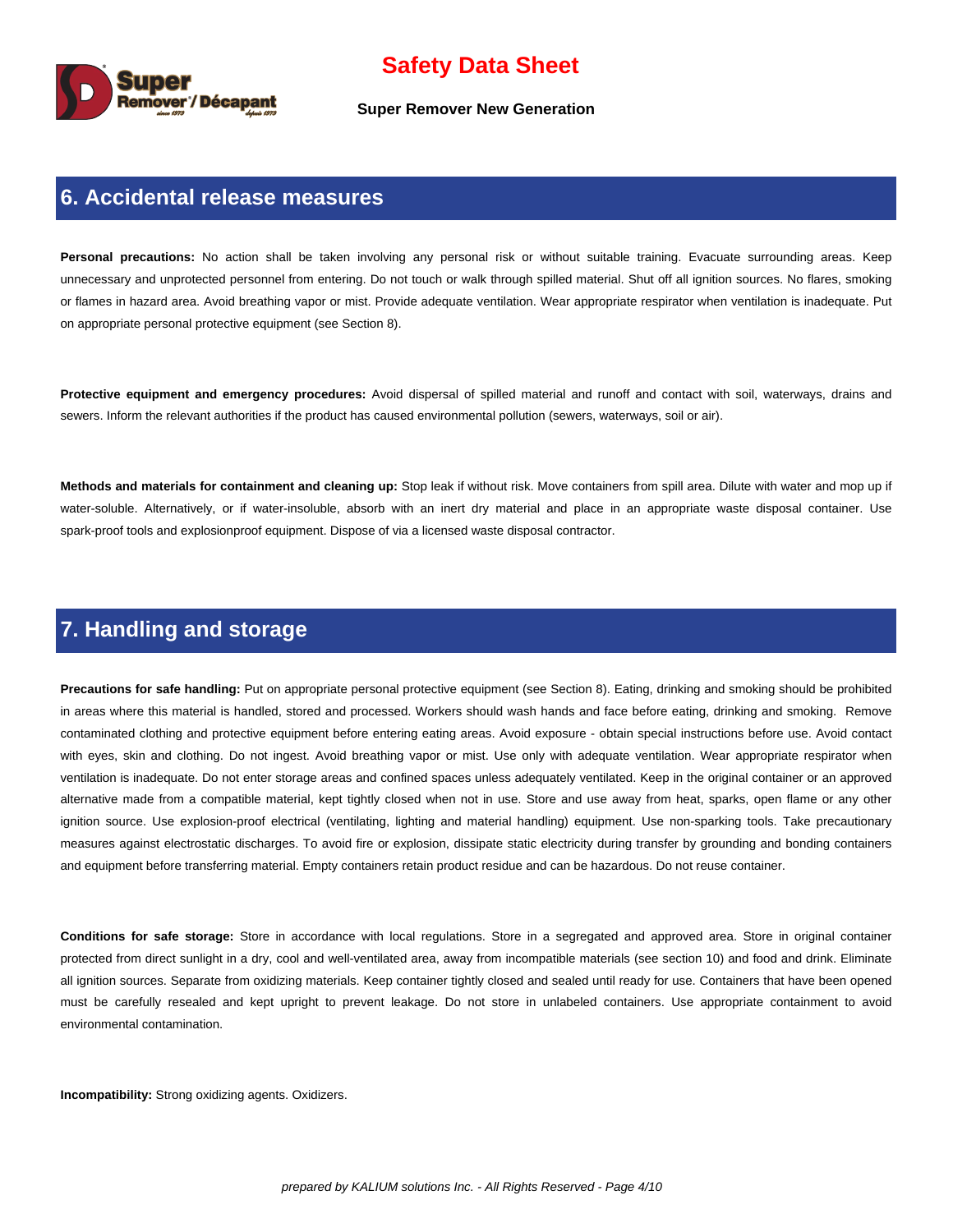

**Super Remover New Generation**

### **8. Exposure controls/Personal protection**

| No | l CAS No | I Common name and synonyms | IDHL mg/m3    | TWA ma/m3       | STEL ma/m3    | CEIL ma/m3      |
|----|----------|----------------------------|---------------|-----------------|---------------|-----------------|
|    | 79-20-9  | l Methvl acetate           | 3100          | 606             | 757           | l Not available |
| ▵  | 646-06-0 | l 1.3-Dioxolane            | Not available | l Not available | Not available | l Not available |

IDHL: Immediately Dangerous to Life or Health Concentrations TWA : Time Weighted Average STEL: Short -Term Exposure Limit

CEIL: Ceiling Limit

**Appropriate engineering controls:** Use only with adequate ventilation. Use process enclosures, local exhaust ventilation or other engineering controls to keep worker exposure to airborne contaminants below any recommended or statutory limits. The engineering controls also need to keep gas, vapor or dust concentrations below any lower explosive limits. Use explosion-proof ventilation equipment.

**Individual protection measures:** Wash hands, forearms and face thoroughly after handling chemical products, before eating, smoking and using the lavatory and at the end of the working period. Appropriate techniques should be used to remove potentially contaminated clothing. Wash contaminated clothing before reusing. Ensure that eyewash stations and safety showers are close to the workstation location.

**Eyes:** DO NOT WEAR CONTACT LENSES Wear anti-splash safety goggles.

**Hands:** Chemical-resistant, impervious gloves complying with an approved standard should be worn at all times when handling chemical products if a risk assessment indicates this is necessary. Considering the parameters specified by the glove manufacturer, check during use that the gloves are still retaining their protective properties.

Respiratory: If workers are exposed to concentrations above the exposure limit, they must use appropriate, certified respirators. Use a properly fitted, air-purifying or air-fed respirator complying with an approved standard if a risk assessment indicates this is necessary. Respirator selection must be based on known or anticipated exposure levels, the hazards of the product and the safe working limits of the selected respirator.

**Others:** Wear protective clothing with long sleeves and appropriate safety shoes at all times.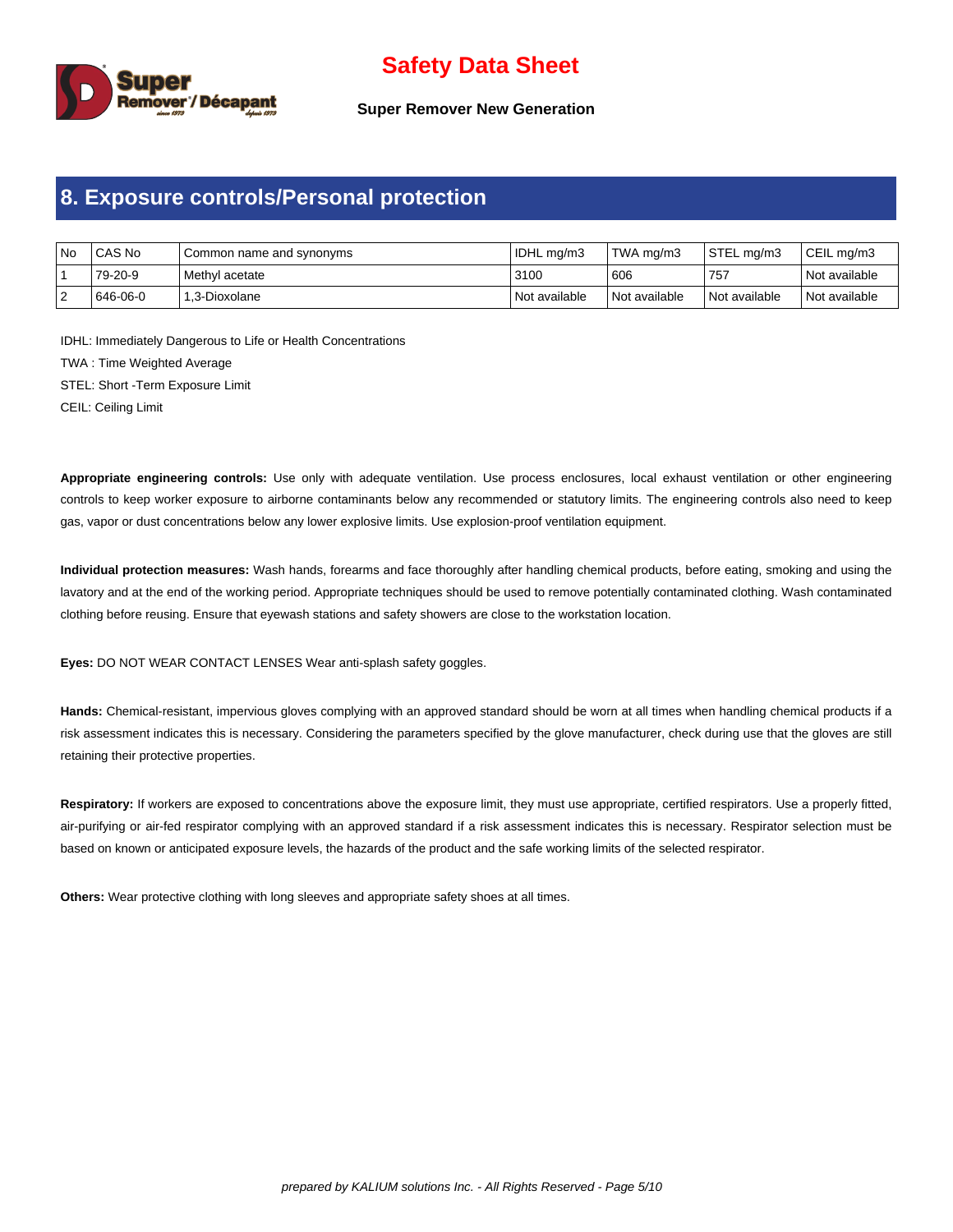

**Super Remover New Generation**

## **9. Physical and chemical properties**

**Physical state:** Liquid **Colour:** White **Odour:** Vinegar **Odour threshold:** Not available **pH:** Not applicable **Melting/Freezing point:** <-58°C (-72.4°F) **Initial boiling point/boiling range:** >75°C (167°F) **Flash point:** -5°C (23°F) Closed cup **Lower flammable/explosive limit:** 2,6% at 25 °C **Upper flammable/explosive limit:** 16,0% at 25 °C **Auto-ignition temperature:** >300°C (572°F) **Evaporation rate:** >1,5 (ether=1) **Vapour pressure:** >100 mm Hg at 20 °C **Vapour density:** > 1 (air=1) **Relative density:** 0,993 kg/L à 20 °C (water = 1) **Solubility in water:** Insoluble **Partition coefficient - n-octanol/water:** Not available **Decomposition temperature:** Not available **Kinematic viscosity:** Not available

### **10. Stability and reactivity**

**Reactivity:** Stable under recommended conditions of storage and handling.

**Chemical stability:** The product is chemically stable under normal conditions of use.

**Possibility of hazardous reactions:** No dangerous or polymerization reactions will not occur under normal conditions of use. Danger of explosion when heated.

**Conditions to avoid:** Avoid electrical discharge. Keep away from sources of ignition, open flames and sparks, Keep away from incompatible products.

**Incompatible materials:** This product can attack certain types of plastic, rubber or coatings.

**Hazardous decomposition products:** Carbon monoxide and dioxide.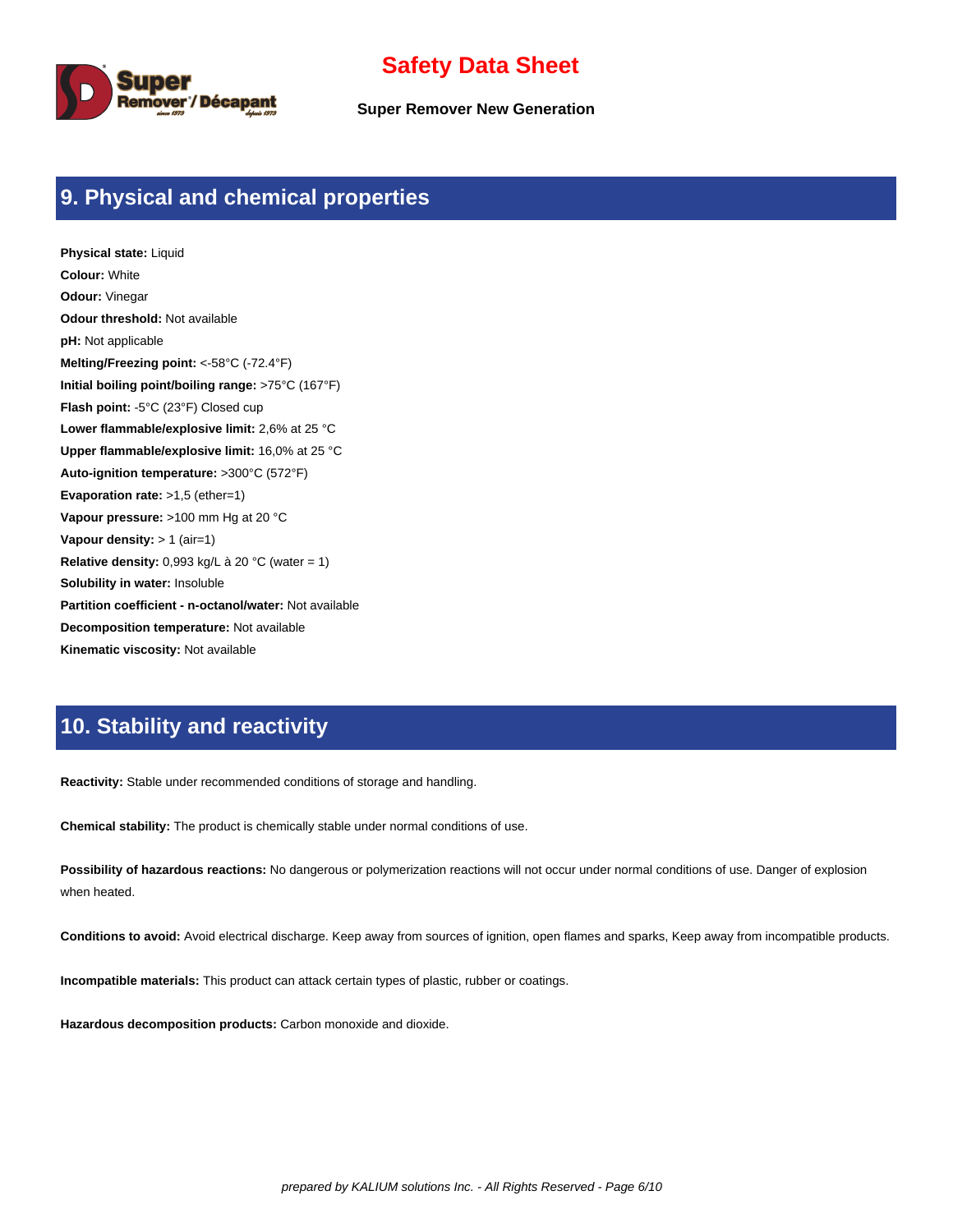

**Super Remover New Generation**

# **11. Toxicological information**

| No | CAS No   | Common name and synonyms | $(1)$ LD | $(2)$ LD | $(3)$ LD | $(4)$ LC   | $(5)$ LC | (6) LC     |
|----|----------|--------------------------|----------|----------|----------|------------|----------|------------|
|    |          |                          | oral     | skin     | skin     | gases      | vapours  | dusts-mist |
|    | 79-20-9  | Methyl acetate           | 6482     | >2000    | >2000    | Not        | >48.48   | >5,00      |
|    |          |                          |          |          |          | applicable |          |            |
| 2  | 646-06-0 | 1.3-Dioxolane            | 3000     | 8480     | 8480     | Not        | >20.00   | >5,00      |
|    |          |                          |          |          |          | applicable |          |            |

(1)  $LD_{50}$  oral mg/kg

(2)  $LD_{50}$  skin mg/kg

(3)  $LD_{50}$  skin mg/kg

(4)  $LC_{50}$  inhalation ppmV 4h gases

(5)  $LC_{50}$  inhalation mg/l 4h vapours

(6)  $LC_{50}$  inhalation mg/l 4h dusts-mist

**Routes of exposure:** This product is absorbed through the respiratory tract, skin and gastrointestinal tract.

**Symptoms:** Cough, breathing pain, eye redness and skin edema. We can observe headaches, nausea, vomiting and dizziness.

**Delayed and immediate effects:** May cause irritation of eyes, skin and respiratory tract. Can cause depression of the central nervous system. Inhalation of high concentrations vapors can cause narcotic effect. Possible anaphylactic shock.

| No | CAS No   | Common name and synonyms | <b>IARC</b>   | <b>ACGIH</b>   | Mutagenicity       | Effect on      |
|----|----------|--------------------------|---------------|----------------|--------------------|----------------|
|    |          |                          |               |                |                    | reproduction   |
|    | 79-20-9  | Methyl acetate           | 4             | A <sub>5</sub> | The data do not    | Not available. |
|    |          |                          |               |                | allow for an       |                |
|    |          |                          |               |                | adequate           |                |
|    |          |                          |               |                | assessment of      |                |
|    |          |                          |               |                | mutagenic effects. |                |
| 2  | 646-06-0 | 1,3-Dioxolane            | Not available | Not available  | The data do not    | Not available. |
|    |          |                          |               |                | allow for an       |                |
|    |          |                          |               |                | adequate           |                |
|    |          |                          |               |                | assessment of      |                |
|    |          |                          |               |                | mutagenic effects. |                |

**Cancer classification under IARC (International Agency for Research on Cancer)**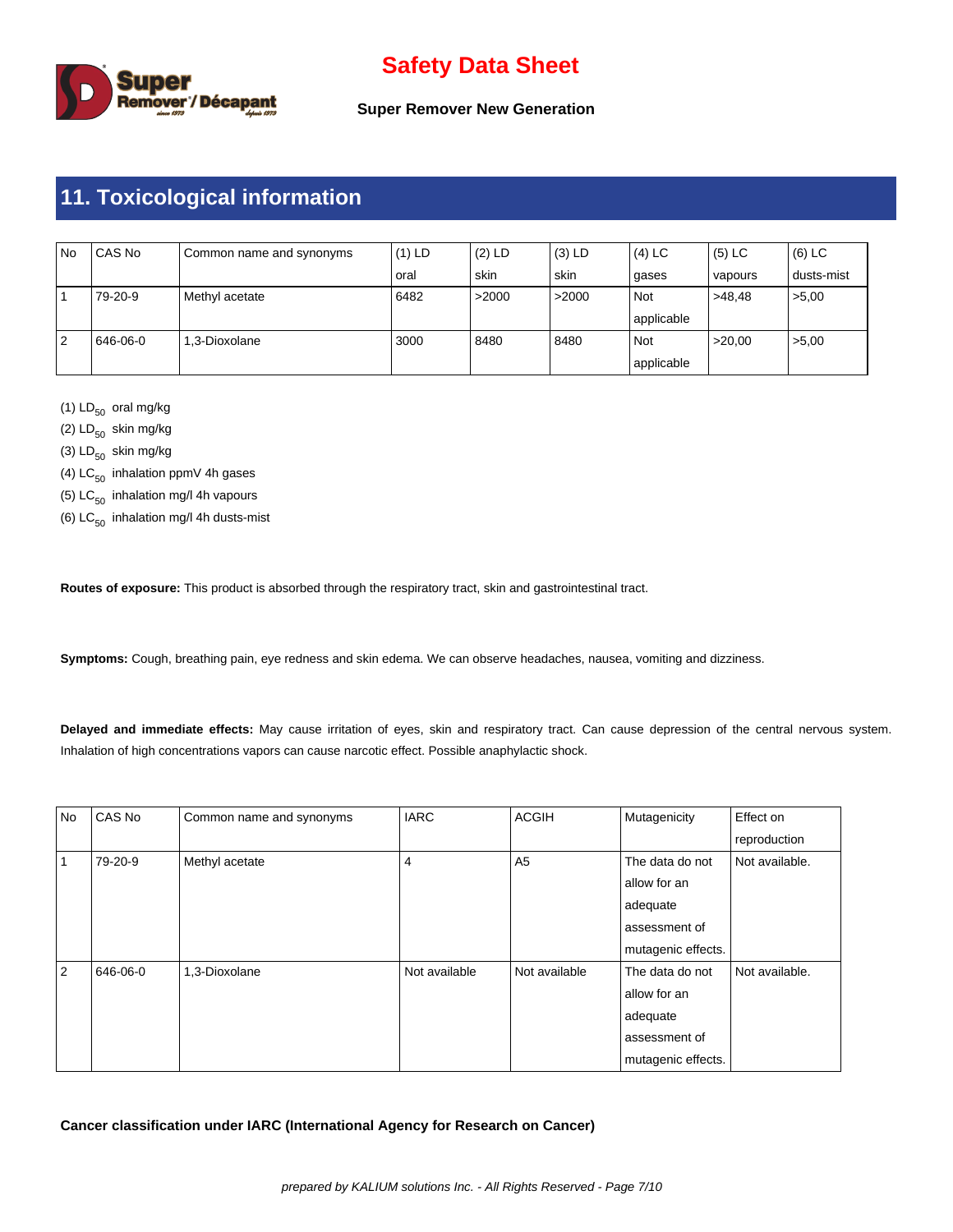

#### **Super Remover New Generation**

Group 1: carcinogenic to humans.

Group 2A: probably carcinogenic to humans.

Group 2B: possibly carcinogenic to humans.

Group 3: not classifiable as to its carcinogenicity to humans.

Group 4: probably not carcinogenic to humans.

#### **Cancer classification under ACGIH (American Conference of Governmental Industrial Hygienists)**

Group A1: confirmed human carcinogen.

Group A2: suspected human carcinogen.

Group A3: confirmed animal carcinogen with unknown relevance to humans.

Group A4: not classifiable as a human carcinogen.

Group A5: not suspected as a human carcinogen.

# **12. Ecological information**

| <b>No</b>      | CAS No   | Common name and synonyms | $\%$      | Persistent | Bio-accumulation | Aquatic     |
|----------------|----------|--------------------------|-----------|------------|------------------|-------------|
|                |          |                          |           |            |                  | ecotoxicity |
|                | 79-20-9  | Methyl acetate           | 45.00%    | Yes        | No               | No          |
|                |          |                          |           |            |                  |             |
|                |          |                          | 70.00%    |            |                  |             |
| $\overline{2}$ | 646-06-0 | 1,3-Dioxolane            | 20.00% No |            | No               | No          |
|                |          |                          |           |            |                  |             |
|                |          |                          | 22.00%    |            |                  |             |

| <b>No</b>      | CAS No   | Common name and synonyms | $\%$   | Ecotoxicity for   | Ecotoxicity for   | Environnemental   |
|----------------|----------|--------------------------|--------|-------------------|-------------------|-------------------|
|                |          |                          |        | aquatic           | aquatic           | effects           |
|                |          |                          |        | organisims-Short  | organisims-Long   |                   |
|                |          |                          |        | term              | term              |                   |
|                | 79-20-9  | Methyl acetate           | 45.00% | l No known        | l No known        | No known          |
|                |          |                          |        | adverse effect to | adverse effect to | adverse effect to |
|                |          |                          | 70.00% | aquatic life.     | aquatic life.     | the environment.  |
| $\overline{2}$ | 646-06-0 | 1.3-Dioxolane            | 20.00% | l No known        | l No known        | No known          |
|                |          |                          |        | adverse effect to | adverse effect to | adverse effect to |
|                |          |                          | 22.00% | aquatic life.     | aquatic life.     | the environment.  |

# **13. Disposal considerations**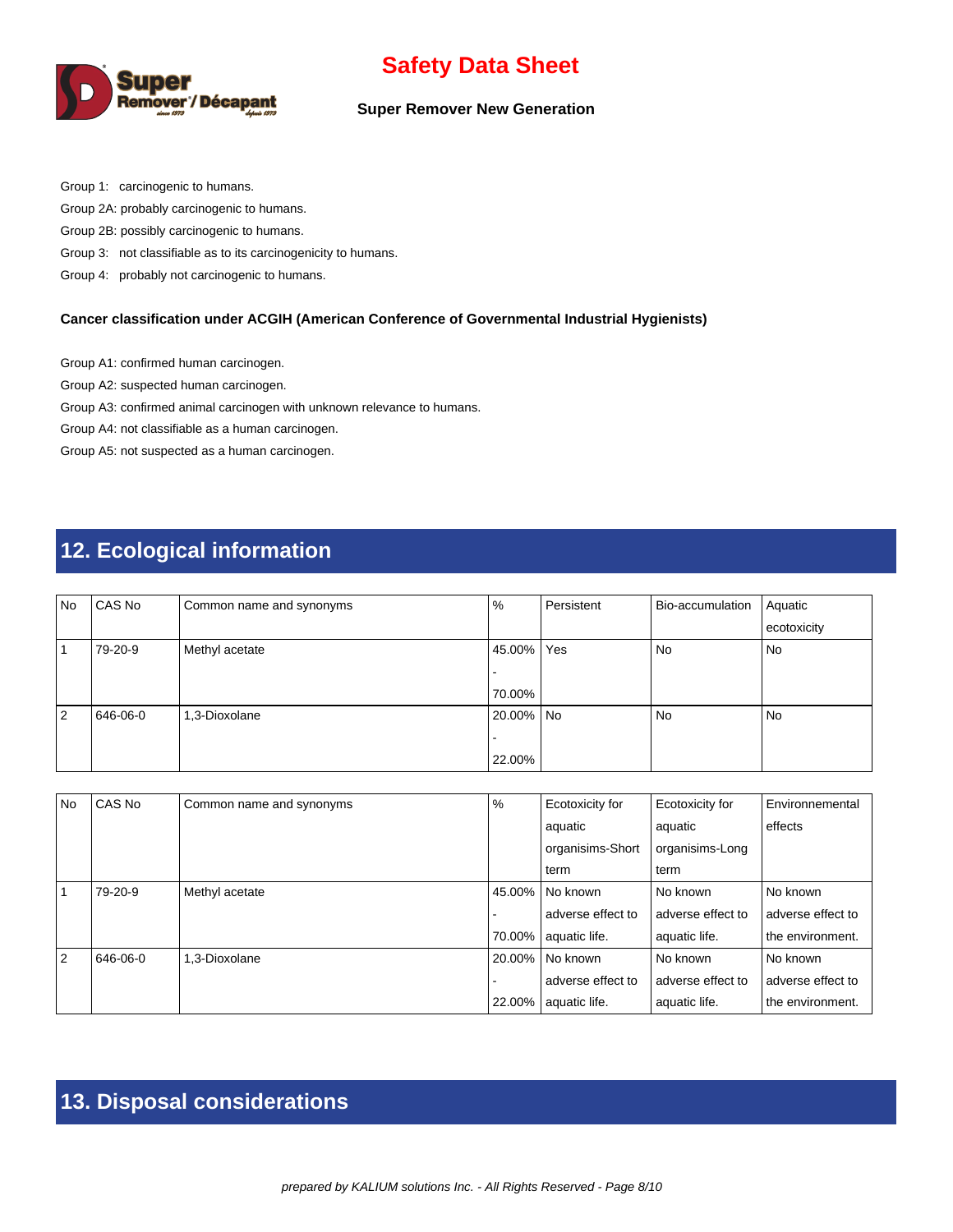

#### **Super Remover New Generation**

**Methods of disposal:** The generation of waste should be avoided or minimized wherever possible. Dispose of surplus and non-recyclable products via a licensed waste disposal contractor. Disposal of this product, solutions and any by-products should at all times comply with the requirements of environmental protection and waste disposal legislation and any regional local authority requirements. Empty containers or liners may retain some product residues. Vapor from product residues may create a highly flammable or explosive atmosphere inside the container. Do not cut, weld or grind used containers unless they have been cleaned thoroughly internally.

### **14. Transport information**

|                            | <b>TDG</b>           | <b>DOT</b>      | <b>IMDG</b>      | l IATA          |
|----------------------------|----------------------|-----------------|------------------|-----------------|
| UN number                  | 1263                 | 1263            | 1263             | 1263            |
| Proper shipping name       | <b>PAINT RELATED</b> | l PAINT RELATED | l PAINT RELATED  | l PAINT RELATED |
|                            | <b>MATERIAL</b>      | l MATERIAL      | <b>IMATERIAL</b> | l MATERIAL      |
| Transport hazard class(es) |                      |                 |                  |                 |
| Packing group              |                      |                 |                  |                 |

#### **Other information**

**Marine pollutant:** No

**IMDG:** Not applicable

#### **Exemption for limited quantity:** 5 L

In accordance with the Canadian Transport of Dangerous Goods regulations by Road, we use the 1.17 exemption when applicable. In accordance with 49 CFR article 172.315 for transportation by a mode other than air, we use the Limited quantities exemption when applicable.

**Special precautions:** Not applicable

**Others exemptions:** No other exemption.